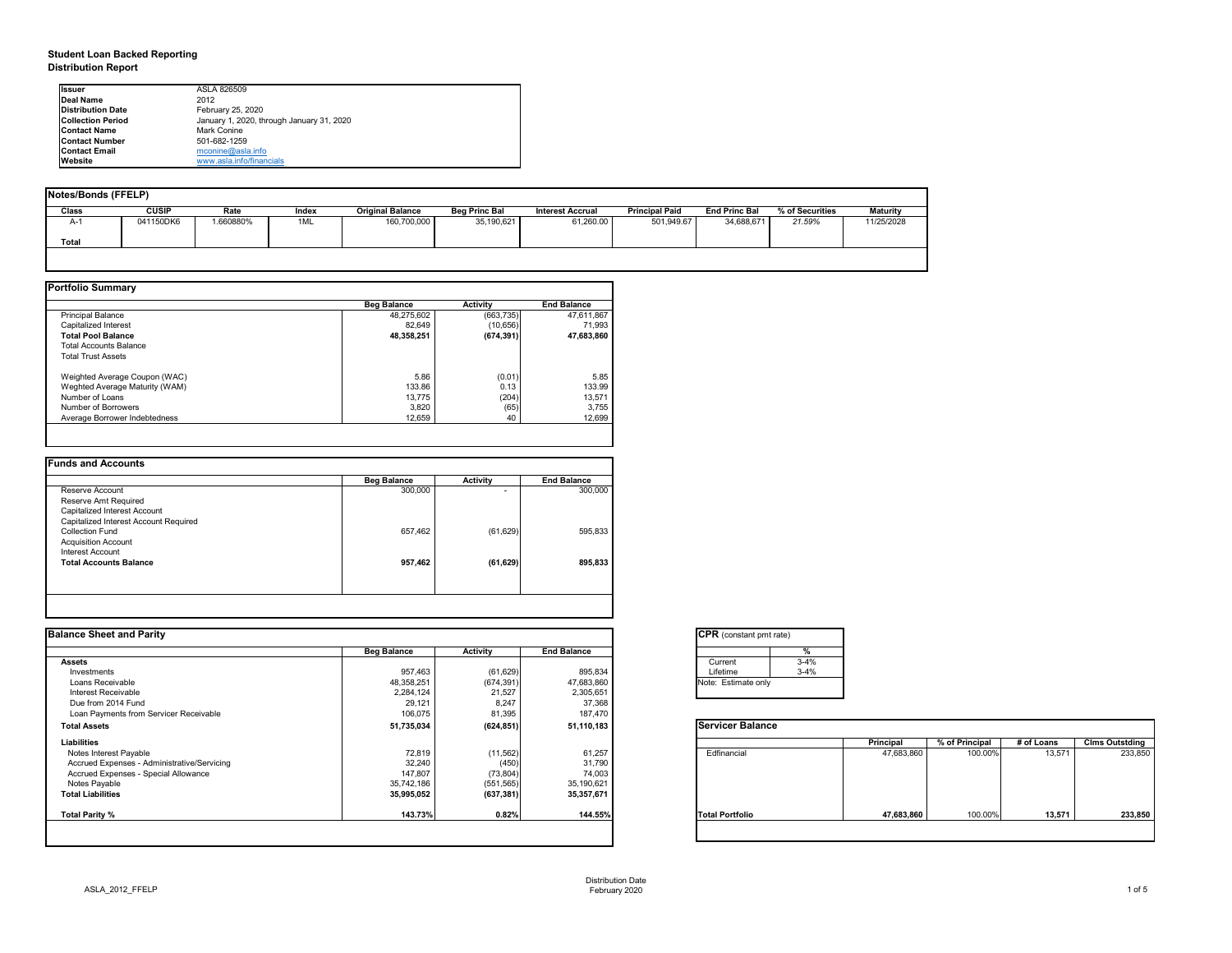# **Student Loan Backed Reporting Distribution Report**

### **Delinquency Status**

|                           | # of Loans       |               | Principal        |               | % of Principal   |               | <b>WAC</b>       |               | <b>WARM</b>      |               |
|---------------------------|------------------|---------------|------------------|---------------|------------------|---------------|------------------|---------------|------------------|---------------|
|                           | <b>Beginning</b> | <b>Ending</b> | <b>Beginning</b> | <b>Ending</b> | <b>Beginning</b> | <b>Ending</b> | <b>Beginning</b> | <b>Ending</b> | <b>Beginning</b> | <b>Ending</b> |
| In School                 | 24               | 24            | 104,404          | 104,404       | 0.22%            | 0.22%         | 6.29             | 6.29          | 118.49           | 118.49        |
| Grace                     |                  |               | 2,924            | 2,924         | 0.01%            | 0.01%         | 6.80             | 6.80          | 102.00           | 102.00        |
| Repayment                 |                  |               |                  |               |                  |               |                  |               |                  |               |
| Current                   | 9,442            | 9,238         | 31,068,262       | 30,639,167    | 64.25%           | 64.25%        | 6.11             | 6.12          | 146.70           | 148.18        |
| 31-60 Days Delinquent     | 413              | 527           | 1,709,070        | 2,146,600     | 3.53%            | 4.50%         | 6.26             | 6.15          | 124.97           | 127.54        |
| 61-90 Days Delinquent     | 382              | 211           | 1,569,768        | 933,944       | 3.25%            | 1.96%         | 6.09             | 6.26          | 118.68           | 110.44        |
| 91-120 Days Delingent     | 637              | 285           | 2,781,917        | 1,136,751     | 5.75%            | 2.38%         | 6.03             | 6.08          | 134.04           | 115.66        |
| 121-180 Days Delinquent   | 219              | 589           | 1,002,481        | 2,717,980     | 2.07%            | 5.70%         | 6.03             | 6.03          | 123.82           | 130.72        |
| 181-270 Days Delinquent   | 202              | 175           | 791,184          | 610,477       | 1.64%            | 1.28%         | 6.29             | 6.16          | 108.63           | 109.95        |
| 271+ Days Delinquent      | 71               | 72            | 278,331          | 307,244       | 0.58%            | 0.64%         | 6.14             | 6.21          | 101.22           | 117.77        |
| <b>Total Repayment</b>    | 11,366           | 11,097        | 39,201,012       | 38,492,163    | 81.06%           | 80.72%        | 6.11             | 6.12          | 142.05           | 143.07        |
| Forbearance               | 1,099            | 1,097         | 4,228,353        | 4,049,649     | 8.74%            | 8.49%         | 6.21             | 6.25          | 130.26           | 125.06        |
| Deferment                 | 1,224            | 1,298         | 4,533,519        | 4,812,813     | 9.37%            | 10.09%        | 6.10             | 6.04          | 131.13           | 131.16        |
| <b>Claims in Progress</b> | 61               | 54            | 288,039          | 221,906       | 0.60%            | 0.47%         | 6.00             | 6.17          | 115.00           | 116.53        |
| <b>Claims Denied</b>      |                  |               |                  |               |                  |               |                  |               |                  |               |
| <b>Total Portfolio</b>    | 13,775           | 13,571        | 48,358,251       | 47,683,860    | 100.00%          | 100.00%       | 6.12             | 6.12          | 139.78           | 140.16        |

|                                     | # of Loans       |               | <b>Principal</b> |               | % of Principal   |               | <b>WAC</b>       |               | WARM             |               |
|-------------------------------------|------------------|---------------|------------------|---------------|------------------|---------------|------------------|---------------|------------------|---------------|
|                                     | <b>Beginning</b> | <b>Ending</b> | <b>Beginning</b> | <b>Ending</b> | <b>Beginning</b> | <b>Ending</b> | <b>Beginning</b> | <b>Ending</b> | <b>Beginning</b> | <b>Ending</b> |
| Current                             | 9,442            | 9,238         | 31,068,262       | 30,639,167    | 79.25%           | 79.60%        | 6.11             | $\delta$ .12  | 146.70           | 148.18        |
| 31-60 Days Delinquent               | 413              | 527           | ,709,070         | 2,146,600     | 4.36%            | 5.58%         | 6.26             | 6.15          | 124.97           | 127.54        |
| 61-90 Days Delinquent               | 382              | 211           | 1,569,768        | 933,944       | 4.00%            | 2.43%         | 6.09             | 6.26          | 118.68           | 110.44        |
| 91-120 Days Delingent               | 637              | 285           | 2,781,917        | 1,136,751     | 7.10%            | 2.95%         | 6.03             | 6.08          | 134.04           | 115.66        |
| 121-180 Days Delinquent             | 219              | 589           | 1,002,481        | 2,717,980     | 2.56%            | 7.06%         | 6.03             | 6.03          | 123.82           | 130.72        |
| 181-270 Days Delinquent             | 202              |               | 791,184          | 610,477       | 2.02%            | 1.59%         | 6.29             | 6.16          | 108.63           | 109.95        |
| 271+ Days Delinquent                |                  |               | 278,331          | 307,244       | 0.71%            | 0.80%         | 6.14             | 6.21          | 101.22           | 117.77        |
| <b>Total Portfolio in Repayment</b> | 11,366           | 11,097        | 39,201,012       | 38,492,163    | 100.00%          | 100.00%       | 6.11             | 6.12          | 142.05           | 143.07        |

| <b>Portfolio by Loan Type</b>         |                  |               |                  |               |                  |               |                  |               |                  |        |
|---------------------------------------|------------------|---------------|------------------|---------------|------------------|---------------|------------------|---------------|------------------|--------|
|                                       | # of Loans       |               | <b>Principal</b> |               | % of Principal   |               | <b>WAC</b>       |               | <b>WARM</b>      |        |
|                                       | <b>Beginning</b> | <b>Ending</b> | <b>Beginning</b> | <b>Ending</b> | <b>Beginning</b> | <b>Ending</b> | <b>Beginning</b> | <b>Ending</b> | <b>Beginning</b> | Ending |
| <b>Subsidized Consolidation Loans</b> |                  |               |                  |               |                  |               |                  |               |                  |        |
| Unsubsidized Consolidation Loans      |                  |               |                  |               |                  |               |                  |               |                  |        |
| <b>Subsidized Stafford Loans</b>      | 7,749            | 7,628         | 21,816,764       | 21,520,439    | 45.11%           | 45.13%        | 6.02             | 6.02          | 128.56           | 128.64 |
| Unsubsidized Stafford Loans           | 5,838            | 5,756         | 25,320,848       | 24,956,437    | 52.36%           | 52.34%        | 6.11             | 6.11          | 150.70           | 151.43 |
| PLUS/GradPLUS Loans                   | 188              | 187           | 1,220,639        | 1,206,984     | 2.52%            | 2.53%         | 8.20             | 8.20          | 113.89           | 112.44 |
| SLS Loans                             |                  |               |                  |               |                  |               |                  |               |                  |        |
| <b>Total Portfolio</b>                | 13,775           | 13,571        | 48,358,251       | 47,683,860    | 100.00%          | 100.00%       | 6.12             | 6.12          | 139.78           | 140.16 |

|  |  | Portfolio by Program Type |  |
|--|--|---------------------------|--|
|--|--|---------------------------|--|

| <b>Portfolio by Program Type</b>           |                  |               |                  |               |                |               |                  |               |                  |               |
|--------------------------------------------|------------------|---------------|------------------|---------------|----------------|---------------|------------------|---------------|------------------|---------------|
|                                            | # of Loans       |               | <b>Principal</b> |               | % of Principal |               | <b>WAC</b>       |               |                  | <b>WARM</b>   |
|                                            | <b>Beginning</b> | <b>Ending</b> | <b>Beginning</b> | <b>Ending</b> | Beginning      | <b>Ending</b> | <b>Beginning</b> | <b>Ending</b> | <b>Beginning</b> | <b>Ending</b> |
| Graduate / 4-Year Loans                    | 10,585           | 10,423        | 38,385,267       | 37,823,506    | 79.38%         | 79.32%        | 6.12             | ے6.1          | 139.01           | 139.08        |
| 2-Year Loans                               | 2,937            | 2,895         | 9,354,293        | 9,244,959     | 19.34%         | 19.39%        | 6.12             | 6.13          | 143.03           | 144.61        |
| Proprietary / Technical / Vocational Loans | 253              | 253           | 618,691          | 615,395       | 1.28%          | 1.29%         | 6.06             | 6.06          | 139.05           | 139.70        |
| Unknown (Consolidation) Loans              |                  |               |                  |               |                |               |                  |               |                  |               |
| Other Loans                                |                  |               |                  |               |                |               |                  |               |                  |               |
| <b>Total Portfolio</b>                     | 13,775           | 13,571        | 48,358,251       | 47,683,860    | 100.00%        | 100.00%       | 6.12             | 6.12          | 139.78           | 140.16        |
|                                            |                  |               |                  |               |                |               |                  |               |                  |               |

|                        | # of Loans       |               | <b>Principal</b> |               | % of Principal   |               |
|------------------------|------------------|---------------|------------------|---------------|------------------|---------------|
|                        | <b>Beginning</b> | <b>Ending</b> | <b>Beginning</b> | <b>Ending</b> | <b>Beginning</b> | <b>Ending</b> |
| <b>Fixed Loans</b>     | 7,950            | 7,836         | 32, 157, 526     | 31,731,393    | 66.50%           | 66.55%        |
| Variable Loans         | 5,825            | 5,735         | 16,200,726       | 15,952,467    | 33.50%           | 33.45%        |
| T-Bill Loans           | 5,825            | 5,735         | 16,200,726       | 15,952,467    | 33.50%           | 33.45%        |
| <b>CMT Loans</b>       |                  |               |                  |               |                  |               |
| <b>Total Portfolio</b> | 13,775           | 13,571        | 48,358,251       | 47,683,860    | 100.00%          | 100.00%       |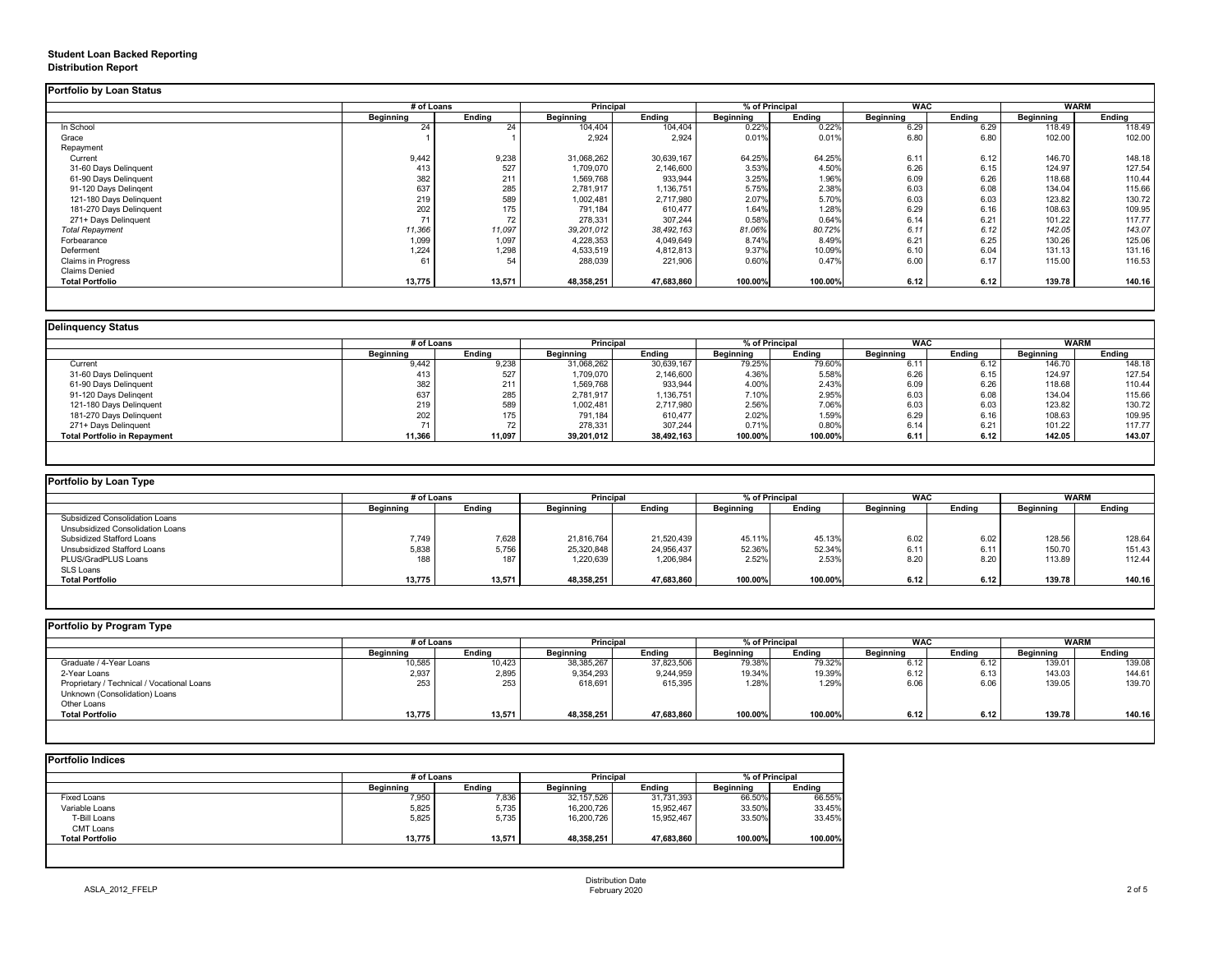| <b>Distribution Date</b> | February 25, 2020                         |
|--------------------------|-------------------------------------------|
| <b>Collection Period</b> | January 1, 2020, through January 31, 2020 |

## **Collection Activity**

| <b>Collection Account</b>                                                                    | as of 1/31/2020 |
|----------------------------------------------------------------------------------------------|-----------------|
| Beginning Balance - January 1, 2020                                                          | 657,462         |
| <b>Collection Amount Received</b>                                                            | 756,281         |
| <b>Recoveries</b>                                                                            |                 |
| Reserve Account                                                                              |                 |
| <b>Excess of Required Reserve Account</b>                                                    |                 |
| Interest on Investment Earnings                                                              | 1,586           |
| Capitalized Interest Account (after a stepdown or release date)                              |                 |
| <b>Acquisition Account</b>                                                                   |                 |
| <b>Payments from Guarantor</b>                                                               |                 |
| Transfer from 2010 Collection Fund for correction of error                                   |                 |
| Required Repurchases                                                                         |                 |
| Special Allowance Payable to Department of Education                                         |                 |
| <b>Consolidation Rebate Fees</b>                                                             | (162, 034)      |
| Rating Agency Surveillance Fees                                                              |                 |
| Principal payments, interest payments, administration fees, servicing fees, and trustee fees | (657, 462)      |
| <b>Other Amounts Received in Collection</b>                                                  |                 |
| <b>Total Available Funds</b>                                                                 | 595,833         |

| <b>Fees Due for Current Period</b> | as of 1/31/2020 |
|------------------------------------|-----------------|
| Indenture Trustee Fees             | 833.33          |
| <b>Servicing Fees</b>              | 27,816          |
| <b>Administration Fees</b>         | 3,974           |
| Late Fees                          |                 |
| <b>Other Fees</b>                  |                 |
| <b>Total Fees</b>                  | 32,623.33       |

| <b>ICumulative Default Rate</b>                                                                     | as of 1/31/2020 |
|-----------------------------------------------------------------------------------------------------|-----------------|
| Current Period Defaults (\$)                                                                        | 257,906.22      |
| Cumulative Defaults (\$)                                                                            | 43,917,184.82   |
| Cumulative Default (% of original pool balance)                                                     | 27.35%          |
| Cumulative Default (% of cumulative entered repayment balance) <sup>a</sup>                         | 92.31%          |
| Current Period Payments (Recoveries) from Guarantor (\$)                                            | 352,401.91      |
| Current Period Borrower Recoveries (\$)                                                             | n/a             |
| Cumulative Recoveries $(\$)^b$                                                                      | \$41,277,316.49 |
| <b>Cumulative Recovery Rate (%)</b>                                                                 | 93.99%          |
| <b>Cumulative Net Loss Rate (%)</b>                                                                 | 1.64%           |
| Servicer Reject Rate (FFELP) (%)                                                                    |                 |
| Cumulative Servicer Reject Rate (FFELP) (%)                                                         |                 |
| Repayment balance includes all repayment loans with the exception of balances in claim status<br>a) |                 |
| Cumulative Recoveries includes 97% of claims in progress balances<br>b)                             |                 |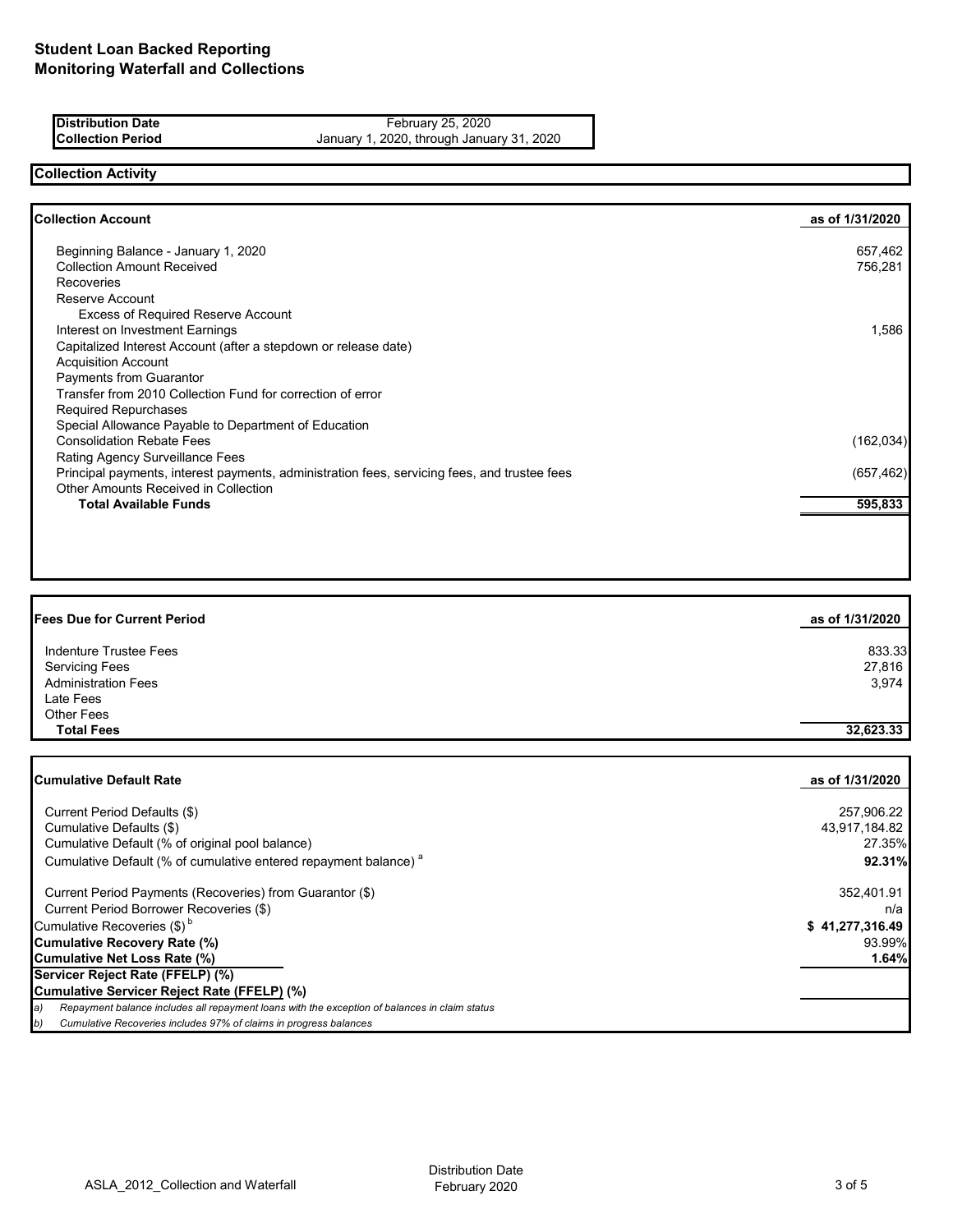## **Waterfall Activity**

| <b>Waterfall for Distribution</b>                                                         | <b>Amount Due</b> | <b>Amount Remaining</b> |
|-------------------------------------------------------------------------------------------|-------------------|-------------------------|
| <b>Total Available Funds</b>                                                              |                   | 595,833                 |
| First: Payments under any Joint Sharing Agreement                                         |                   |                         |
| <b>Second: Trustee Fees</b>                                                               | 833.33            | 595,000                 |
| <b>Third: Servicing Fees and Backup Servicing Fees</b>                                    | 27,816            | 567,184                 |
| <b>Fourth: Administration Fees</b>                                                        | 3,974             | 563,210                 |
| <b>Fifth: Noteholder Interest</b>                                                         | 61,260            | 501,950                 |
| Sixth: Reinstate the balance of the Reserve Fund up to the Specified Reserve Fund Balance |                   |                         |
| Seventh: Noteholder Principal, until paid in full                                         | 501,949.67        | (0)                     |
|                                                                                           |                   |                         |

| <b>Principal and Interest Distributions</b> | <b>Class A-1</b> |
|---------------------------------------------|------------------|
|                                             |                  |
| Monthly Interest Due                        | 61,260.00        |
| Monthly Interest Paid                       | 61,260.00        |
| Interest Shortfall                          | 0                |
| Interest Carryover Due                      | 0                |
| Interest Carryover Paid                     | 0                |
| Interest Carryover                          | $\Omega$         |
| Monthly Principal Distribution Amount       | 501,949.67       |
| <b>Monthly Principal Paid</b>               | 501,949.67       |
| Shortfall                                   | $\Omega$         |
| <b>Total Distribution Amount</b>            | 563,209.67       |
|                                             |                  |